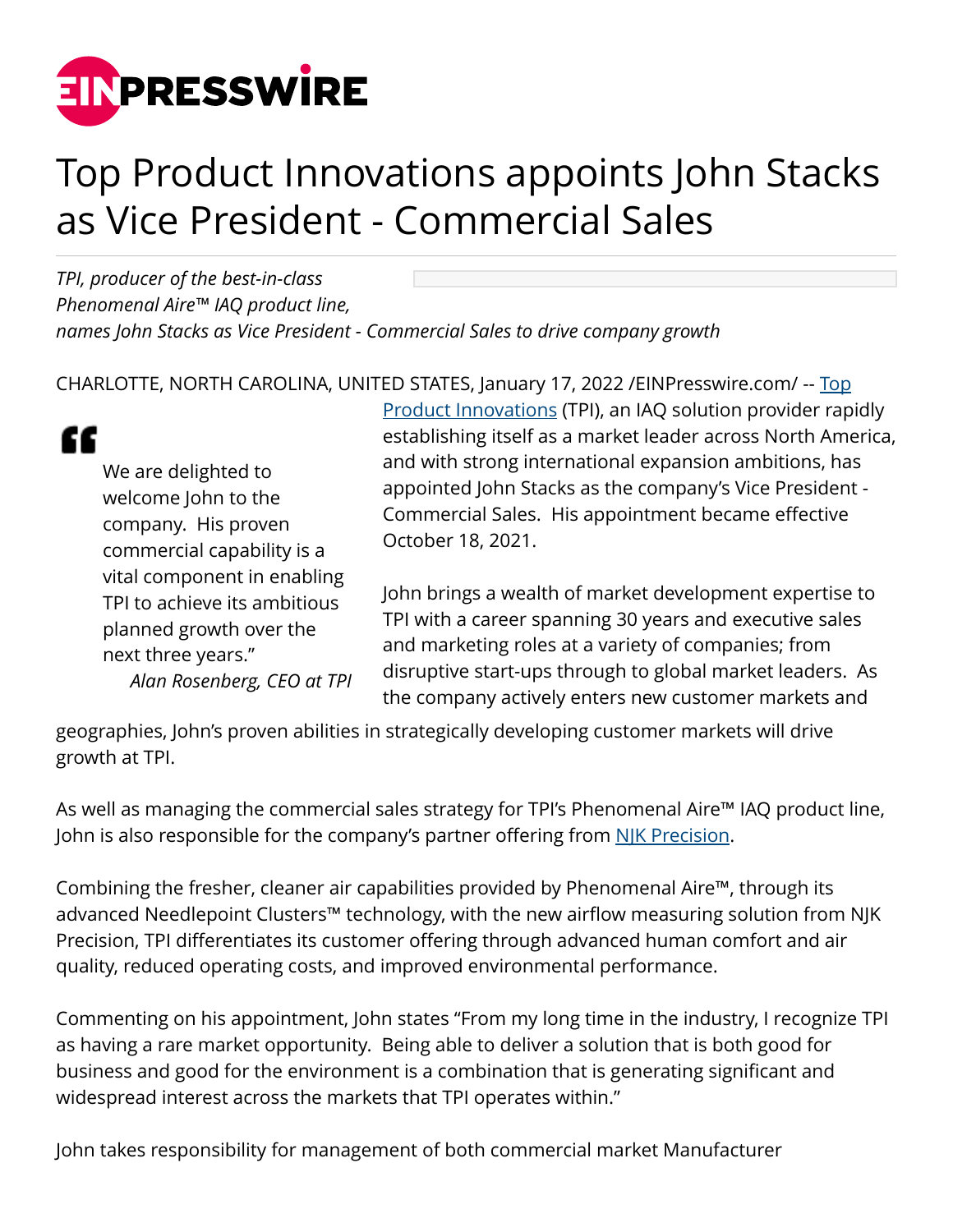Representatives and major end user customers across North America. As an expert in partner program strategies, a key component of John's role is to build on the current base of loyal partners and sign-up new partners that results in coast-to-coast coverage.

Commenting on the appointment Alan Rosenberg, CEO at TPI, said "We are delighted to welcome John to the company. His proven commercial capability is a vital component in enabling TPI to achieve its ambitious planned growth over the next three years."

## About TPI

Founded in 2012, TPI has become a market leader in the provision of IAQ solutions within HVAC systems that can



John Stacks appointed as Vice President - Commercial Sales at TPI

be fitted both within new HVAC systems or retrofitted into existing systems.

Its products produce ions to clean indoor air. The ions are generated by Needlepoint Clusters™ and released into the HVAC airstream. As the ions come in contact with particles they become bonded together. This process is known as agglomeration. The process occurs repeatedly. Particulates join to become clusters of particulates. Each time a particulate joins a cluster, the cluster grows making it easier to capture and filter from the air. The Phenomenal Aire™ range cleans air without creating harmful levels of ozone or other byproducts.

TPI is also a strategic NJK Precision partner. Inspired by proven aviation and automotive technologies, NJK Precision has developed a new airflow measuring station that is completely different from the methods that have been used in the HVAC industry for a generation. The result is an airflow measuring station that is not subject to the same inaccuracy, placement restrictions, low flow limitations, pressure drop issues, and size restrictions that are inherent in other airflow measurement methods.

Pi Kassahun TPI +1 888-505-2988 pi.kassahun@topproductinnovations.com Visit us on social media: